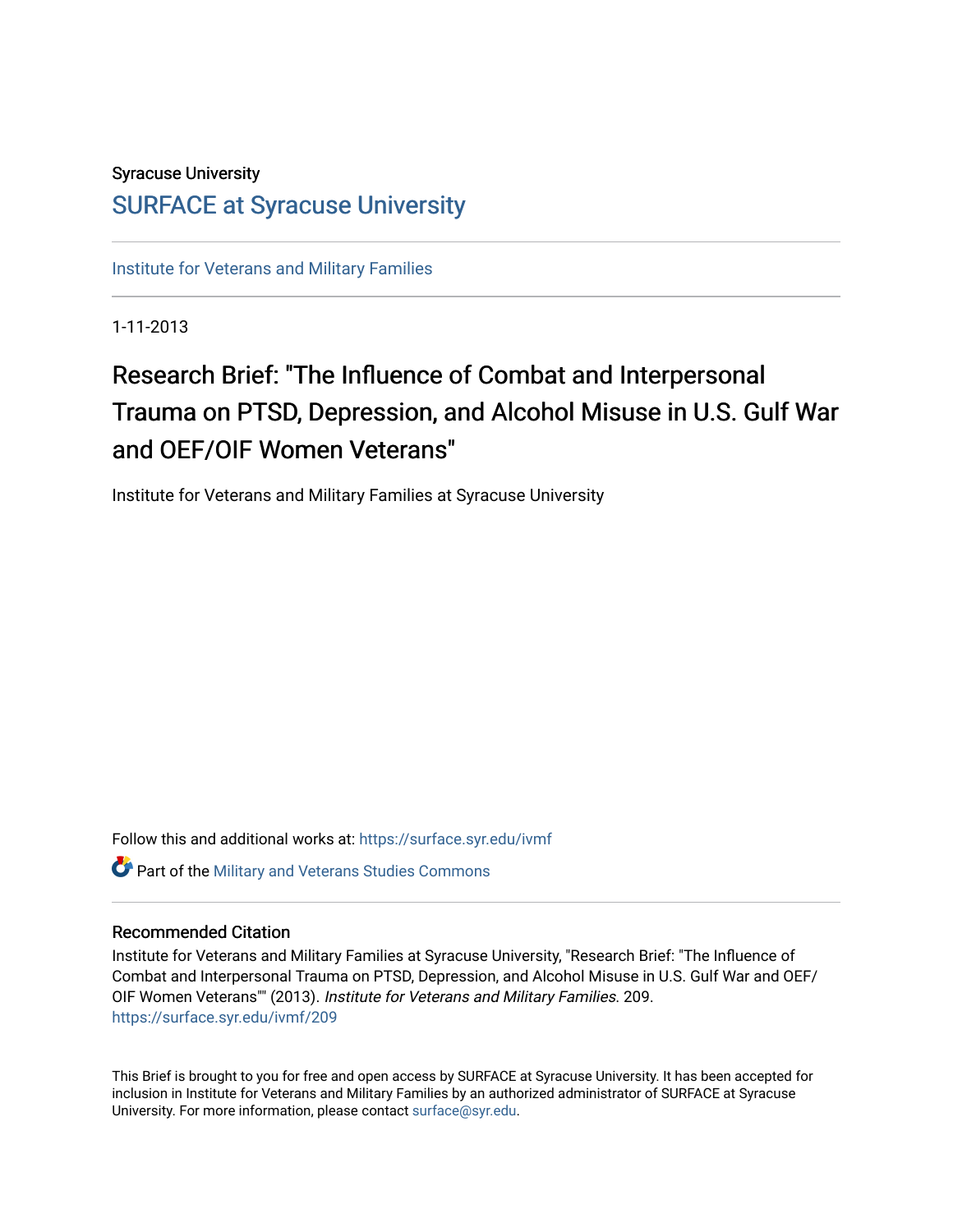# Research Brief

## The Influence of Combat and Interpersonal Trauma on PTSD, Depression, and Alcohol Misuse in U.S. Gulf War and OEF/OIF Women Veterans

PUBLICATION: *Journal of Traumatic Stress* (2012); *25*(2), 216-219.

PUBLICATION TYPE: Peer-Reviewed Journal Article

**SYRACUSE UNIVERSITY** 

**INSTITUTE for VETERANS**<br>and **MILITARY FAMILIES** JPMorgan Chase & Co., Founding Partner

KEYWORDS: Women veterans, Operation Iraqi Freedom (OIF), Operation Enduring Freedom (OEF), post-traumatic stress disorder (PTSD), mental health, combat, trauma

#### RESEARCH HIGHLIGHTS:

- Almost half of all women veterans have experienced traumatic life events in addition to combat. In this study, researchers examined the effects of combat exposure and other lifetime traumatic experiences on the severity of Post-Traumatic Stress Disorder (PTSD), and depression symptoms and alcohol misuse in women veterans from the Gulf War and OIF/OEF conflicts.
- About 27% of women veterans reported having experienced combat exposure or childhood sexual assault, while 16.5% reported childhood physical assault, 7% reported childhood neglect, and 21.7% reported adult sexual assault.
- Among women reporting combat exposure, higher alcohol misuse, PTSD, and depressive symptoms were found, while there was no significant relationship between other types of trauma and poorer mental health outcomes after accounting for the impact of combat. These results indicate the importance of mental health care diagnosis and treatment for women veterans who have experienced combat exposure.

AUTHORS: Christina M. Hassija, Ph.D.; Matthew Jakupcak, Ph.D.; Shira Maguen, Ph.D.; Jillian C. Shipherd, Ph.D.

#### ABSTRACT:

"The present study evaluated the impact of combat and interpersonal trauma exposure in a sample of 115 U.S. women veterans from Gulf War I and the Iraq and Afghanistan wars on 3 post deployment trauma-related mental health outcomes: post-traumatic stress disorder symptoms (PSS), depressive symptom severity (DSS), and alcohol misuse. Patients presenting for healthcare services at a Veterans Affairs post deployment health specialty clinic completed screening questionnaires that assessed combat exposure, lifetime interpersonal trauma history of childhood neglect, physical, or sexual abuse, and adult sexual and physical assault. In a regression model, combat exposure was the only significant independent variable associated with PSS, DSS, and alcohol misuse  $(\beta = .42, .27 \text{ and } B = 1.58,$  respectively) even after adding lifetime interpersonal assault exposure to the model. Results highlight the negative effects of combat exposure on treatment-seeking women veterans' post deployment mental health. Incorporating combat exposure into routine screening procedures for Gulf War and Iraq and Afghanistan war women veterans can aid in mental health treatment planning."